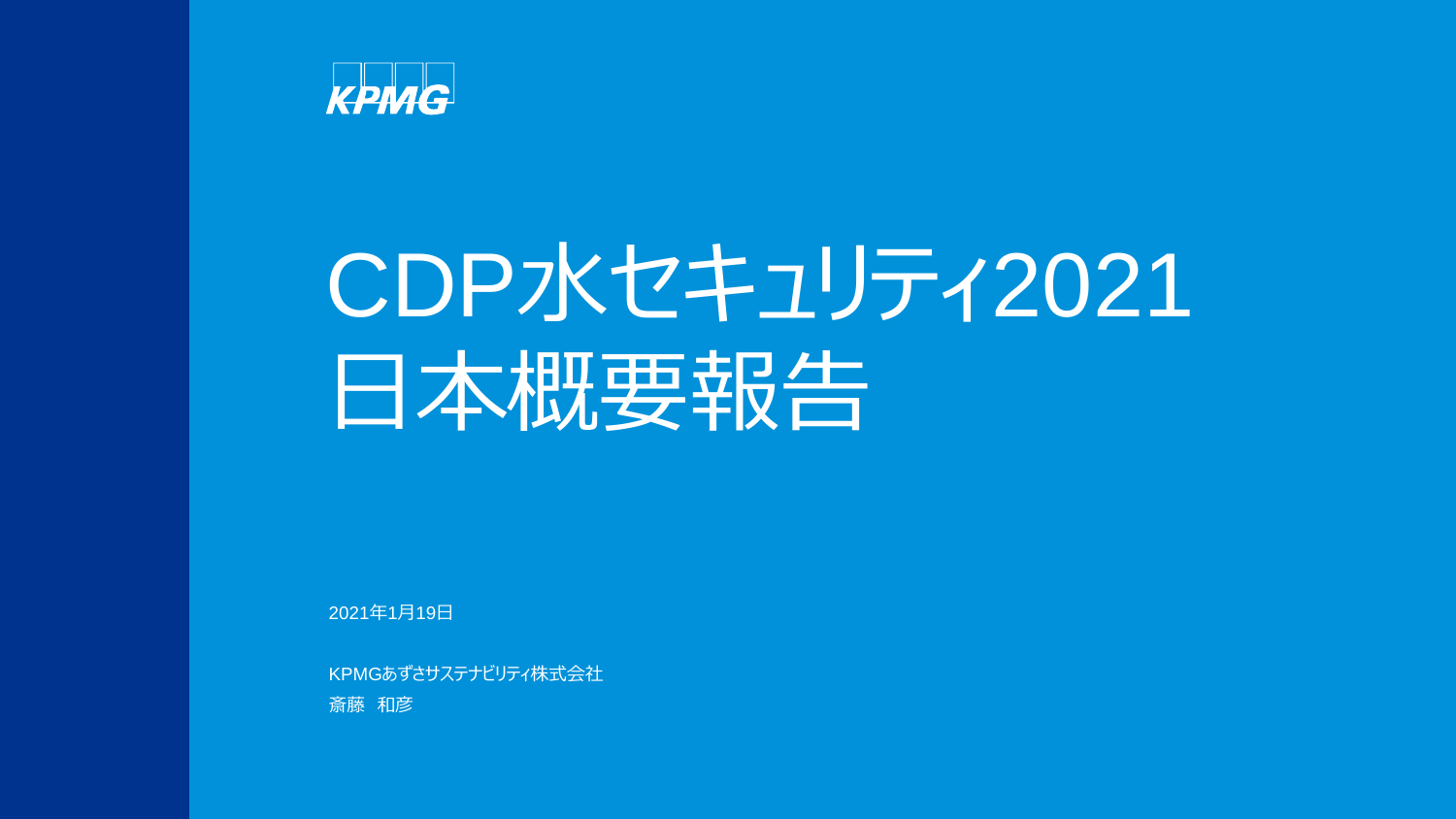

❑ **361社のうち223社(62%)が回答**(親会社による回答は含まない)。**回答率は前年から1ポイント増。**



**KPMG** 

© 2022 KPMG AZSA Sustainability Co., Ltd., a company established under the Japan Companies Act and a member firm of the KPMG global organization of independent member firms affiliated with KPMG International Limited, a private English company limited by guarantee. All rights reserved.

2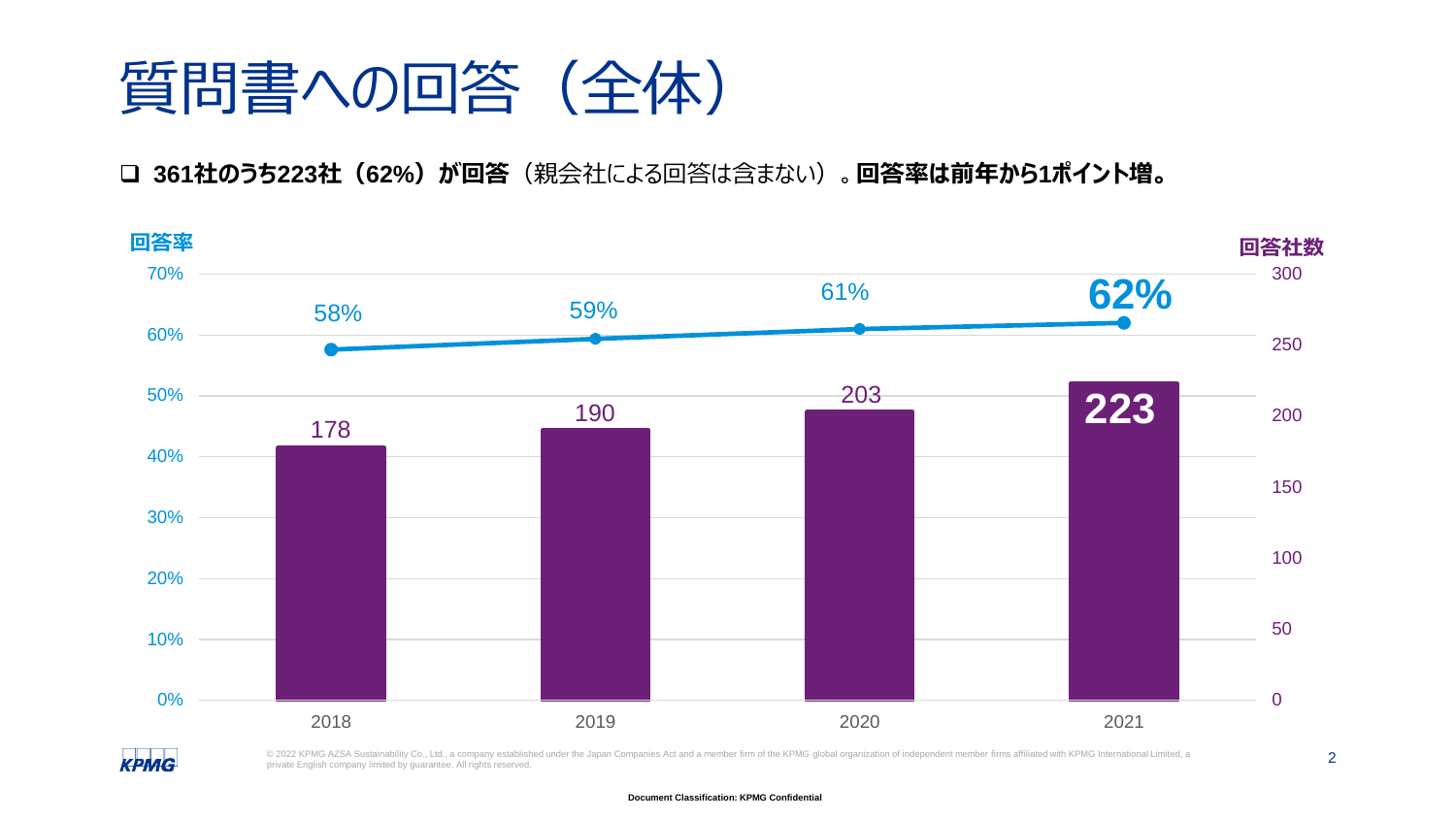質問書への回答(業種別)

- ❑ 「アパレル」と「発電」は一般的に水リスクの高い業種と捉えられているが、 回答率はそれぞれ、25%、40%と大きく平均回答率を下回る。
- ❑ **特に水リスクが高いと認識されている業種に属する企業には、投資家 の情報ニーズに応えるべく、関連する情報を開示することが期待され る。**

|                | 回答率        | 回答数            |
|----------------|------------|----------------|
| アパレル           | 25%        |                |
| バイオ技術・ヘルスケア・製薬 | 62%        | 18             |
| 食品・飲料・農業関連     | 70%        | 21             |
| 化石燃料           | 80%        | 4              |
| ホスピタリティ        | 29%        | $\overline{2}$ |
| インフラ関連         | 27%        | 7              |
| 製造             | 77%        | 97             |
| 素材             | <b>76%</b> | 48             |
| 発電             | 40%        | 4              |
| 小売             | 29%        | 12             |
| サービス           | <b>70%</b> |                |
| 輸送サービス         | 22%        | $\overline{2}$ |
| 計              | 62%        | 223            |

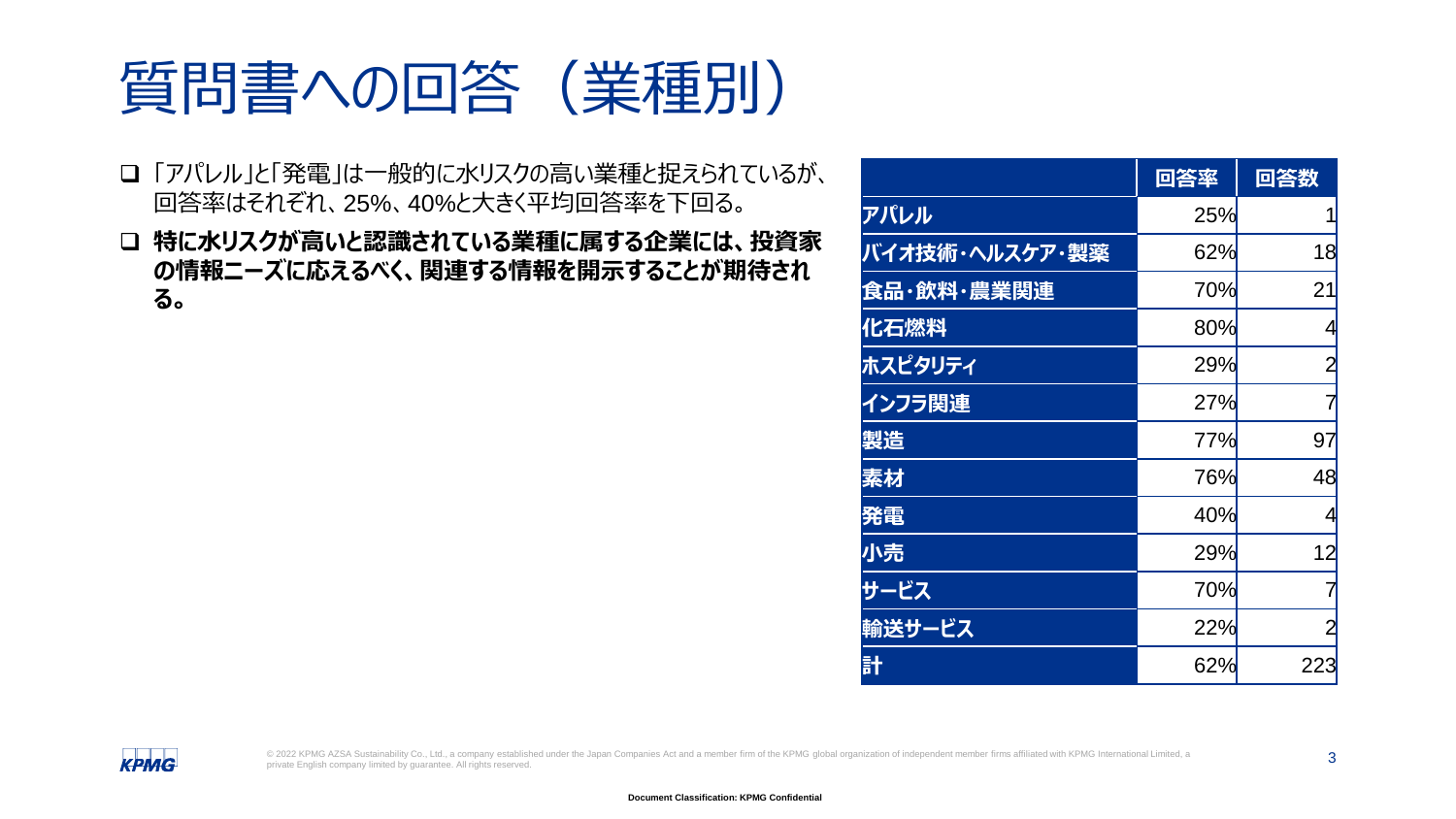バリューチェーンとのエンゲージメント

❑ 間接的な水の利用可能性に一定の重要性を見出している日本企業のうちの**166社(83%)はサプライヤーをはじめとする バリューチェーンパートナーとのエンゲージメントを行っており、この数と割合は過去から着実に増加している。**



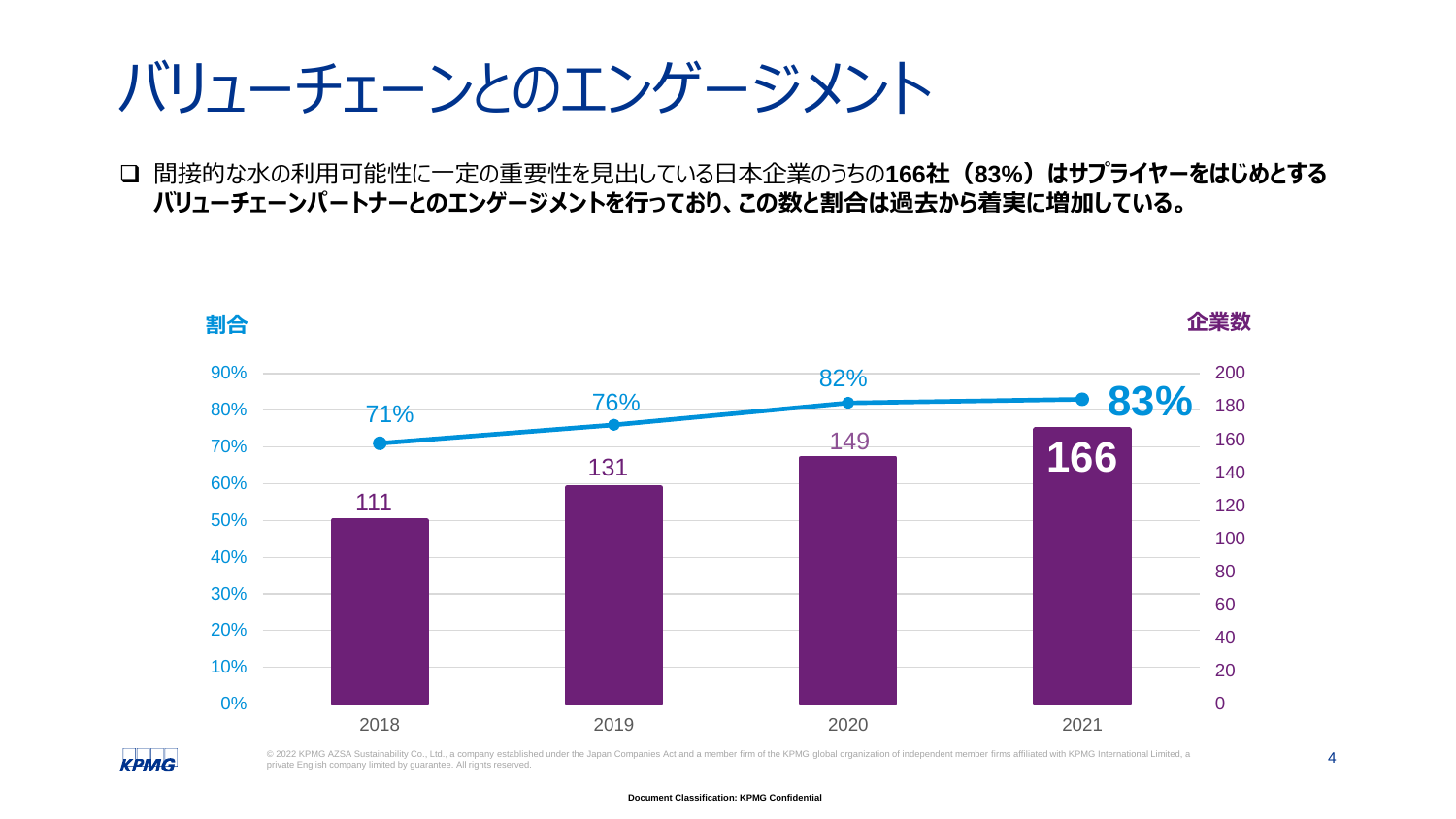

□ 水に関連する定量的な目標も定性的なゴールも設定していないと回答している企業は15社 (7%) のみであり、176社 **(77%)は定量的な目標と定性的なゴールの両方を全社的に設定している**。**この数と割合は過去から着実に増加してい る。**



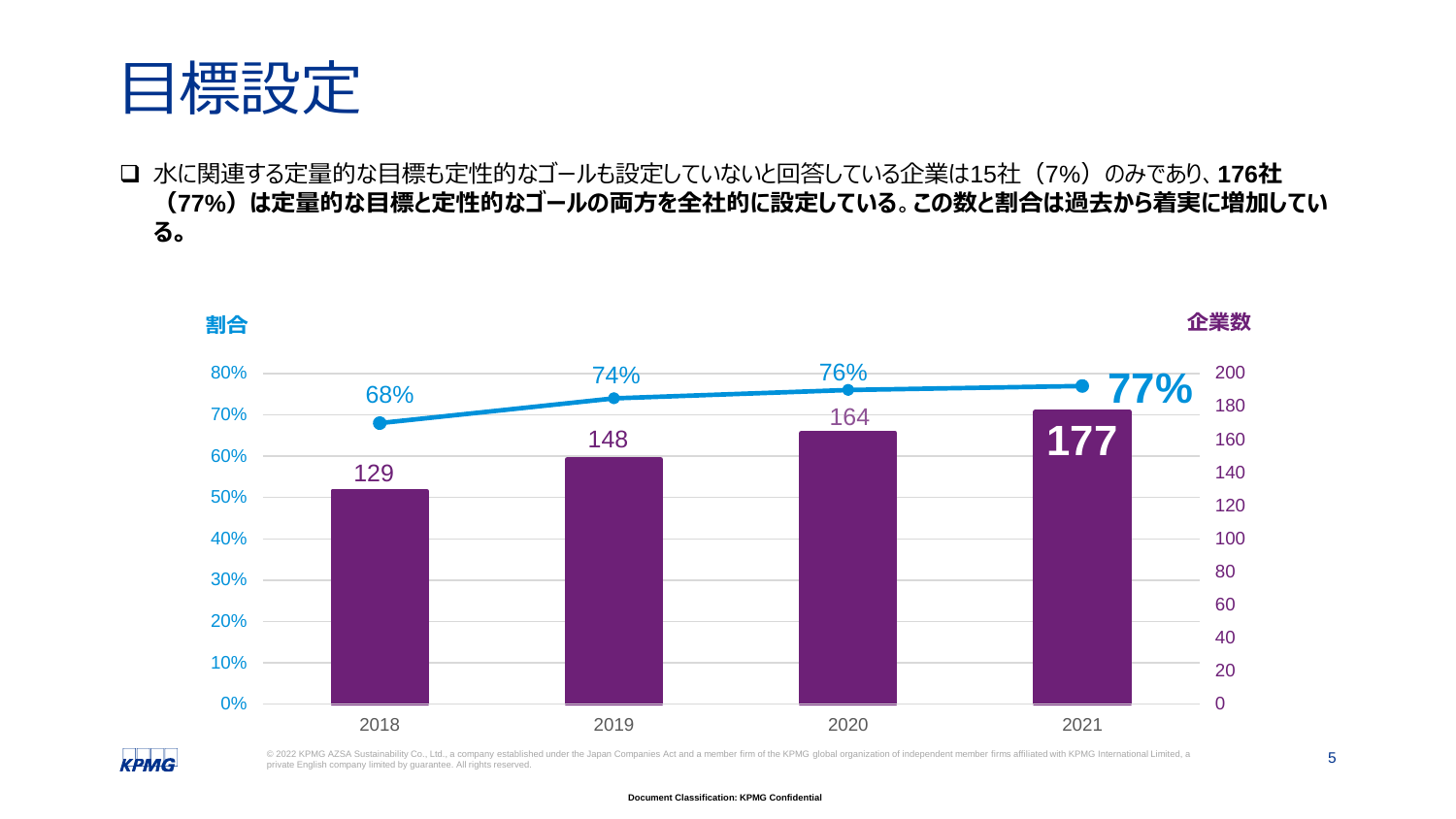## スコアリング結果

❑ **日本のAリスト企業数は前回から7社増加し、37社。全世界での水セキュリティAリストは118社。全体の3割以上を日本 企業が占めている。**